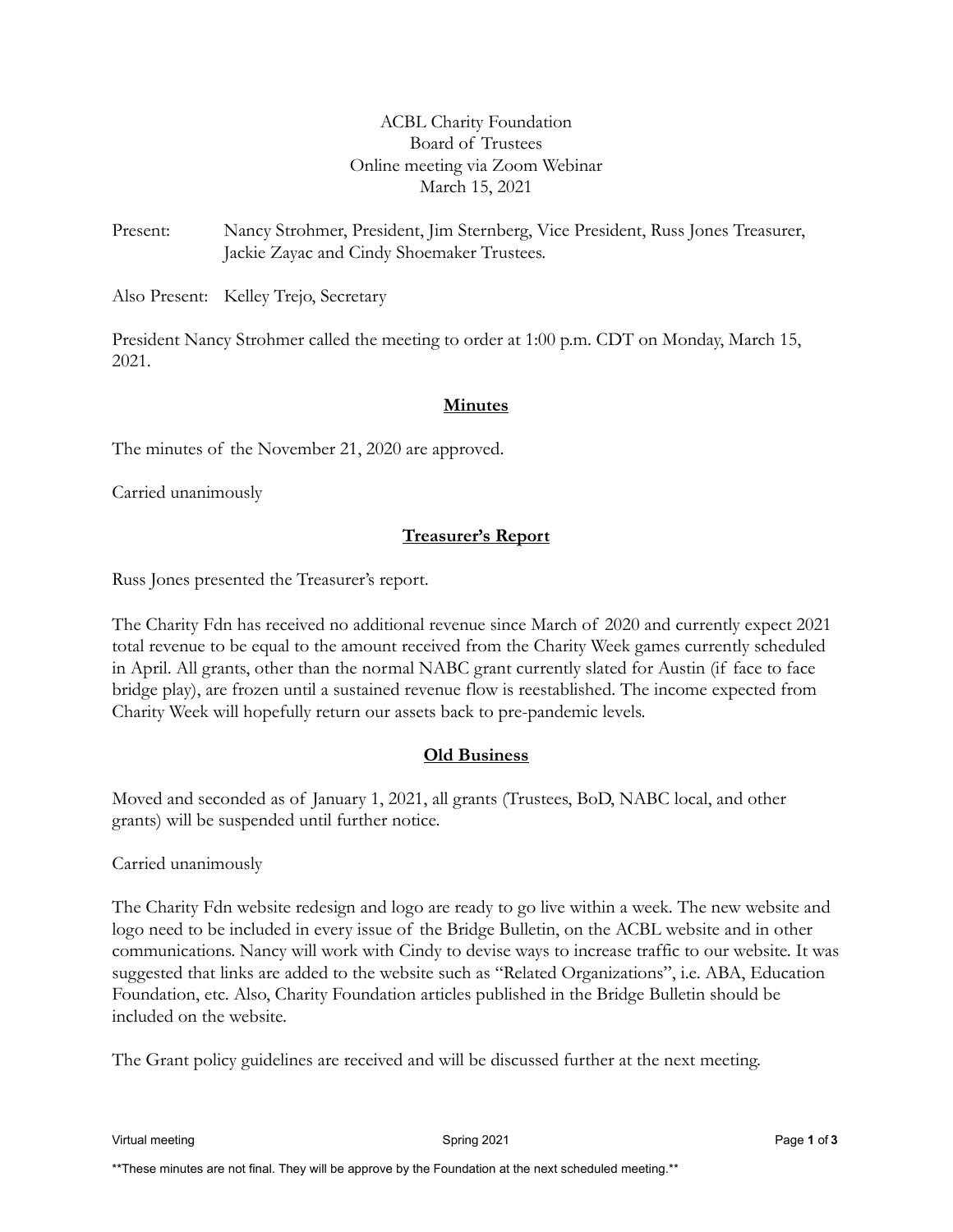- The purpose of the ACBL Charity Foundation  $(CF)$  is to assist 501 $c(3)$  organizations that are non-bridge related. This would preclude, for example, grants to the ACBL Educational Foundation, ACBL Districts/Units, and ACBL Clubs.
- The ACBL CF will establish a procedure for the submission, review, and awarding of grants that is consistent with their mission. Qualified organizations can apply directly or recommendations can be made from a Trustee of the CF, an ACBL Member, or any other individual.
- Grants will be reviewed and funds awarded at the two meetings of the ACBL CF Board of Trustees. Applications must be made prior to the established deadline and must follow the proper procedure.
- The Trustees of the ACBL CF can award up to 105% of the amount of funds received in the previous calendar year. The Treasurer of the ACBL CF will present a report at the November trustee meeting of each year which will indicate the total amount of revenue received and will determine the total amount to be awarded during the next calendar year. This does NOT preclude the trustees from suspending this rule in the event of a natural disaster, higher than expected rate of return from investments, or any emergency.
- If an organization has been awarded a grant in the past, consideration for additional grants will not be considered until after 36 months has passed since the awarding of the previous grant.
- The ACBL CF will provide a grant in the amount of \$5000 to a qualified organization at each NABC. The Chairperson of the NABC will designate the selected organization and provide necessary documentation of their qualification to receive the grant in advance of the award.
- Each trustee of the ACBL CF will be allowed to designate up to \$3000 annually to be granted to a qualified organization of their choice by November 15 of each year. If a trustee fails to make the selection known in a timely manner, the right to offer that grant in that current year will be forfeited.
- Each ACBL Board of Director's member is allowed to designate up to \$1,000 annually to be granted to a qualified organization of their choice by November 15 of each year. If a board member fails to make the selection known in a timely manner, the right to offer that grant in that current year will be forfeited.
- The ACBL CF will provide \$30,000 to each of the ACBL Districts on a rotating basis to be granted to a qualified organization of their choice. Approximately one-third of the districts will be allocated these funds annually based upon a rotation schedule determined by the ACBL CF trustees. The ACBL Board Member represented the particular district must make their choice known by November 15 of each year or the allocation will be forfeited.

#### \* \* \* \* \*

#### **New Business**